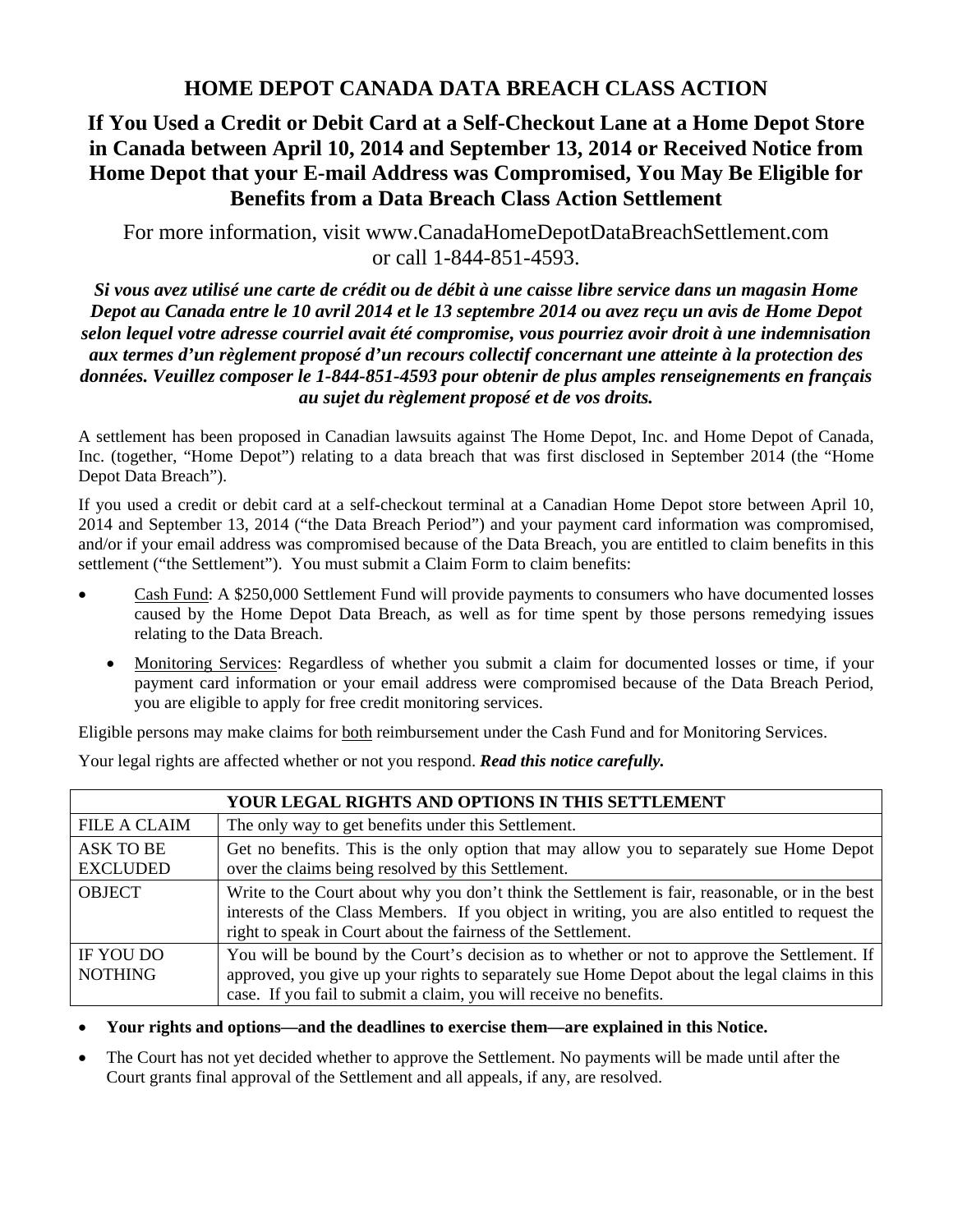# **BASIC INFORMATION**

# **1. Why is there a notice?**

You have a right to know about a proposed Settlement in several lawsuits against Home Depot, and all of your options, before the Ontario Court decides whether to give final approval to the Settlement. This notice explains the nature of the lawsuits, the general terms of the Settlement, and your legal rights and options.

The lawsuits were brought on behalf of consumers in Canada whose payment card information or email addressmay have been stolen as a result of the Home Depot Data Breach. Lawsuits were commenced in several provinces in Canada. The lawsuit referred to in this notice was commenced in Ontario and is known as *Lozanski v. The Home Depot Inc. et al.*, Court File No. CV-14-51262400CP ("the Ontario Action"). The Settlement will be considered for approval in that lawsuit. The consumer who started that lawsuit is called the "Plaintiff." The Home Depot companies are the "Defendants".

#### **2. What is this lawsuit about?**

In September 2014, Home Depot announced that it had been the victim of a data breach by third-party intruders who stole payment card data from consumers who made purchases using self-checkout terminals at certain stores in Canada and the United States between April 10, 2014 and September 13, 2014. The intruders also stole a separate email file which contained the email addresses of certain Home Depot customers. The Plaintiff claims that Home Depot did not adequately protect its payment card data and personal information and that Home Depot delayed in providing notice of the Data Breach. Home Depot denies any wrongdoing, and no Court or other judicial entity has made any judgment or other determination of any wrongdoing.

#### **3. Why is this a class action?**

In a class action, one or more Plaintiffs, acting as "class representatives", sue on behalf of themselves and other people with similar claims. All of these people together are the "class" or "class members." One court resolves the issues for all class members, except for those who exclude themselves from the class.

#### **4. Why is there a settlement?**

The Court has not decided in favor of any Plaintiffs or Home Depot. Instead, both sides agreed to a Settlement. Settlements avoid the costs and uncertainty of a trial and related appeals, while providing benefits to certain members of the Class. The "Class Representative" appointed to represent the Class, and the lawyers for the Class ("Class Counsel," see Question 17) think the Settlement is best for all Class Members.

# **WHO IS PART OF THE SETTLEMENT?**

# **5. How do I know if I am part of the Settlement?**

You are a member of the Class and affected by the Settlement if your personal information may have been stolen as a result of the Home Depot Data Breach. That is, you are a member of the Class if:

- You used your credit or debit card at a self-checkout lane at a Home Depot store in Canada between April 10, 2014 and September 13, 2014; and/or
- You received notification that your e-mail address was stolen during the Data Breach.

Excluded from the settlement are:

- Officers and directors of Home Depot; and
- Any Class Member who excludes themselves from the Settlement ("opts out") (see Question 14).

# **If you are not sure whether you are included in the Class, call 1-844-851-4593.**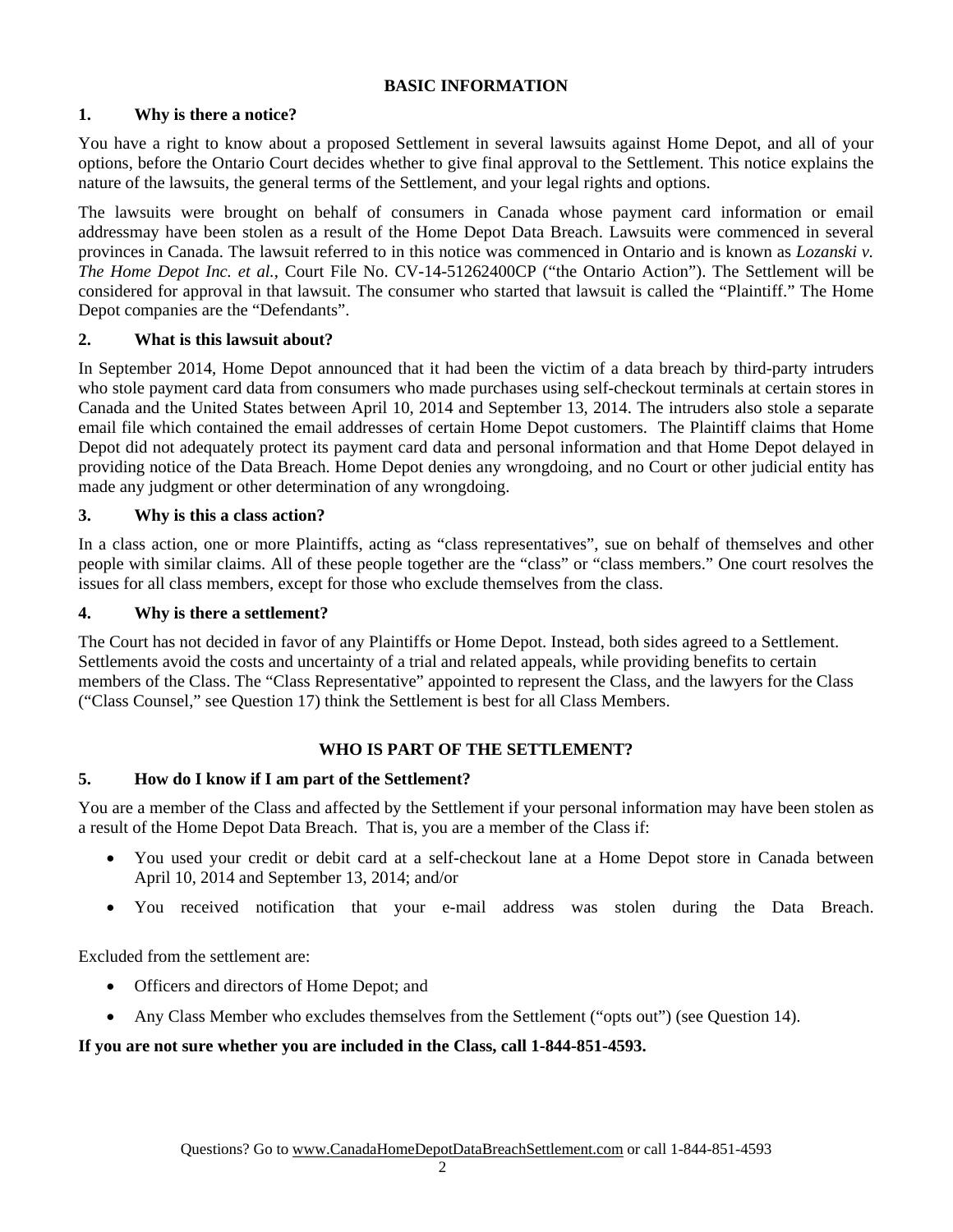# **THE SETTLEMENT BENEFITS**

# **6. What does the Settlement provide?**

Home Depot will pay \$250,000 into a Settlement Fund to make payments to eligible Class Members, and honoraria to the Class Representatives (see Question 18). Home Depot has also agreed to pay lawyers' fees, costs, and expenses (see Question 18) and the costs of notifying the Class and administering the Settlement.

In addition, Home Depot will pay to provide for credit monitoring services for eligible Class Members.

Home Depot has also agreed to maintain and implement in Canada, as reasonably appropriate, certain business practices relating to its information security programs.

# **7. What can I get from the Settlement?**

If you used a credit or debit card at a self-checkout terminal at a Canadian Home Depot store between April 10, 2014 and September 13, 2014 and your payment card information was compromised, and/or if your email address was compromised because of the Data Breach, you are entitled to claim benefits in this Settlement (a "Settlement Class Member"). You must submit a Claim Form to claim benefits.

Cash Fund for Documented Losses and Time: If you are a Settlement Class Member, and you have documentation showing that you suffered out-of-pocket losses, unreimbursed charges, or time spent remedying issues relating to the Home Depot Data Breach, you can make a claim for up to \$5,000 as reimbursement of those losses, including up to 5 hours of documented time at \$15 per hour. If you have documented out-of-pocket losses or unreimbursed charges, you will be eligible to self-certify your time spent remedying issues relating to the Home Depot Data Breach at \$15 per hour for up to 2 hours.

Monitoring Services: Regardless of whether you submit a claim for documented losses, if you are a Settlement Class Member, you are eligible to apply for free credit monitoring services.

You may make claim for both reimbursement under the Cash Fund, and for Monitoring Services.

**If you have questions about whether you are eligible to submit a claim, please contact the Settlement Administrator at 1-844-851-4593 or visit** www.CanadaHomeDepotDataBreachSettlement.com**.** 

# **8. What do "out-of-pocket losses" "unreimbursed charges" and "documented time" include?**

All Settlement Class Members who had their email address or financial information compromised can get reimbursed for losses caused by the Data Breach of up to \$5,000. These losses may include:

- Unauthorized charges on credit or debit card that were not reimbursed;
- Costs and expenses incurred addressing identity theft or fraud as a result of Home Depot data breach;
- Losses caused by restricted access to funds (*i.e.*, costs of taking out a loan, ATM withdrawal fees);
- Preventative costs including purchasing credit monitoring, placing security freezes on credit reports, or requesting copies of credit reports for review;
- Losses caused by e-mail related fraud such as phishing scams;
- Late fees, declined payment fees, overdraft fees, returned check fees, customer service fees, and/or card cancellation or replacement fees as a result of Home Depot Data Breach; and
- Any other losses that can be fairly traced to the Home Depot Data Breach.

If you have documents supporting the time spent remedying issues relating to the Home Depot Data Breach, you can receive \$15 per hour for up to 5 hours. Documents reflecting time spent may include, for example, phone bills reflecting time spent on the phone with your bank. Settlement Class Members who have documented losses can self-certify their time spent remedying issues relating to the Home Depot Data Breach at \$15 per hour for up to 2 hours. Class members without documented losses cannot self-certify claims for time.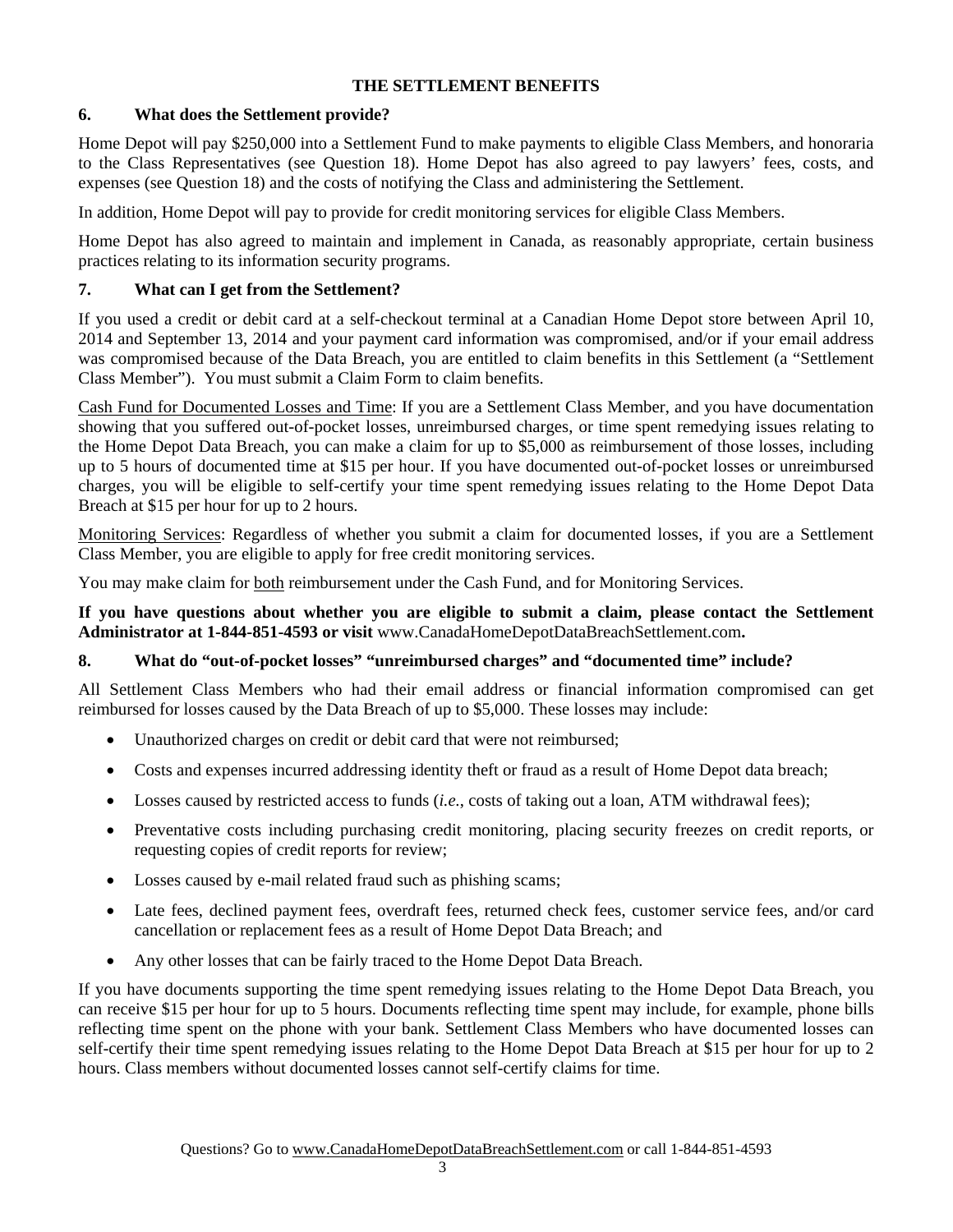# **9. What benefits does Credit Monitoring provide?**

Settlement Class Members will be entitled to enroll, free of charge, for credit monitoring on their affected account(s) for a defined period of time, commencing after the approval of the Settlement by the Ontario Court. Credit monitoring services typically include alerts send to a consumer about important activity such as credit inquiries, public records, delinquencies, negative information, employment changes, new accounts and other changes affecting their credit history.

# **10. How do I enroll for free credit monitoring services?**

If you submit a valid Claim Form and are eligible to enroll in credit monitoring services, you will receive enrollment instructions by email shortly after final approval of the Settlement.

# **HOW TO GET BENEFITS**

# **11. How do I get a payment?**

To get a payment, you will need to submit a Claim Form to the Settlement Website (www.CanadaHomeDepotDataBreachSettlement.com) by **October 29, 2016** or submit a Claim Form by mail, which must be postmarked by **October 29, 2016**. The Claim Form will be available at www.CanadaHomeDepotDataBreachSettlement.com or by calling 1-844-851-4593 on the date that the Ontario Court approves the Settlement Agreement between the parties, which is currently expected to be August 22, 2016.

# **12. When will I receive my payment?**

If you submit a complete, accurate, valid, and timely Claim Form, the Settlement Administrator will send your payment to you after the Settlement is finally approved and all appeals and other reviews have been resolved or exhausted.

#### **13. What am I giving up to stay in the Settlement Class?**

Generally speaking, unless you exclude yourself from the Settlement, you will give up your right to sue Home Depot or to be part of any other lawsuit against Home Depot about the issues this Settlement resolves. Unless you exclude yourself, all of the Court's decisions will bind you.

More specifically, if the Settlement is approved, you shall not have or thereafter institute, continue, maintain or assert, either directly or indirectly, whether in Canada or elsewhere, on your own behalf or on behalf of any class or any other person (including any persons opting-out of the Settlement), any action, suit, cause of action, claim or demand against any "Releasee" or any other person who may claim contribution or indemnity from any Releasee in respect of any "Released Claim" or any matter related thereto. Those terms are defined here:

- (a) "**Released Claim**" means any and all manner of claims, demands, actions, suits, causes of action, whether class, individual, or otherwise in nature, whether personal or subrogated, damages whenever incurred, and rights and liabilities of any nature whatsoever, including interest, costs, expenses, administration expenses, Class Counsel Fees and lawyers' fees, known or unknown, suspected or unsuspected, in law, under statute or in equity, that you, whether directly, indirectly, or in any other capacity, ever had, now have, or hereafter can, shall, or may have as against the Releasees or any one or more of the Releasees relating to any conduct alleged, or that could have been alleged, in the Ontario Action, or in *Knuth v. The Home Depot*, Saskatchewan Court File No. QBG 2006/14, and without limitation, any such claims that have been asserted, would have been asserted or could have been asserted as a result of the Data Breach; and
- (b) "**Releasees**" means the Defendants, their insurers and their respective past and present parents, affiliates, subsidiaries, directors, officers, partners, employees, advisors, lawyers, representatives, successors, assigns and their respective heirs, executors, administrators, successors and assigns.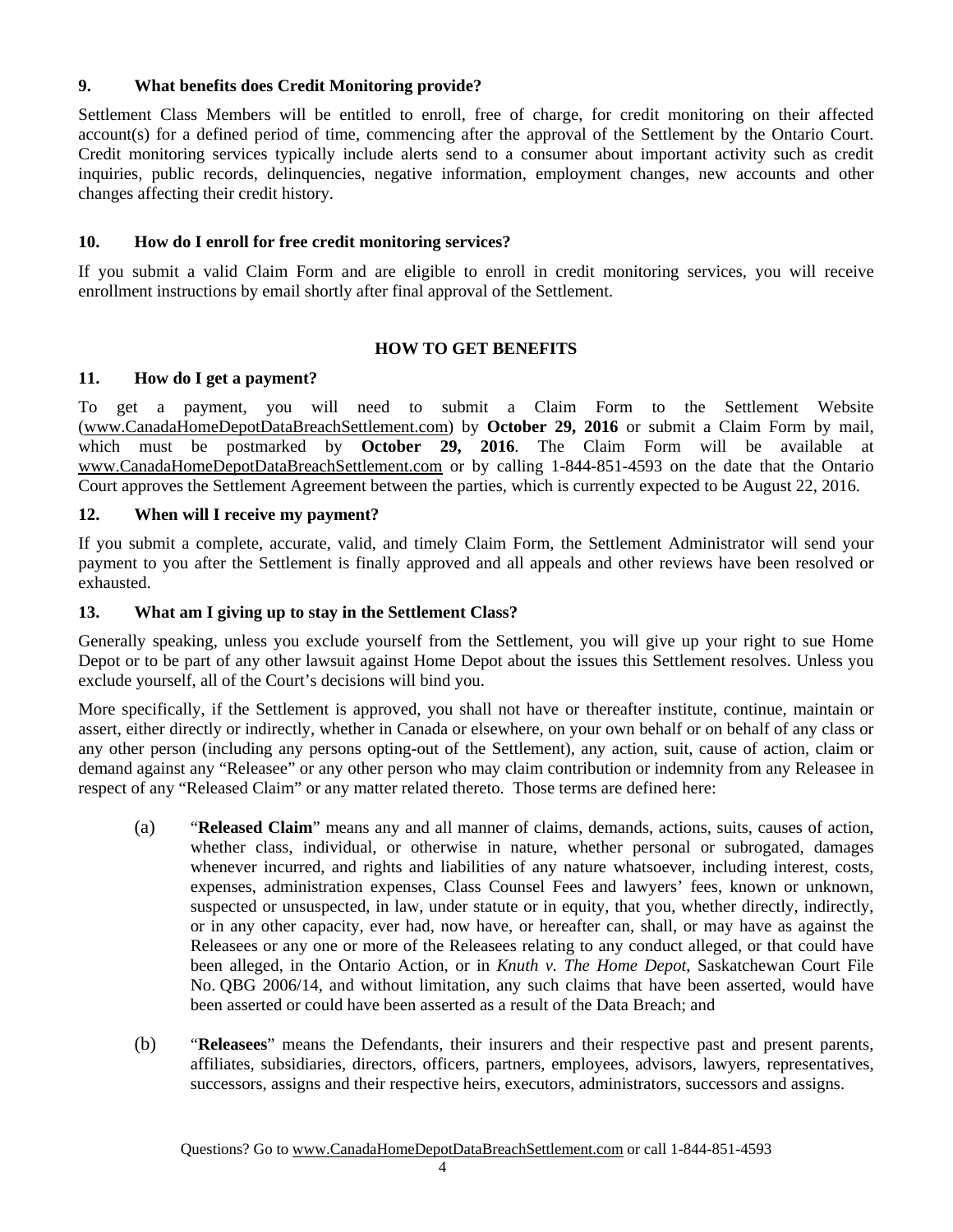# **EXCLUDING YOURSELF FROM THE SETTLEMENT**

If you want to keep the right to sue or continue to sue Home Depot based on claims this Settlement will resolve if approved by the Ontario Court, you must take steps to opt out of the Class.

#### **14. How do I exclude myself from the Settlement?**

To exclude yourself from the Settlement, you must send a letter by mail saying that you wish to opt-out of the Settlement. Your "Opt-out Form" must include:

- The name of this proceeding (*Lozanski v. The Home Depot Inc. et al.*, Home Depot Canadian Data Breach Class Action, or similar identifying words);
- Your full name, current mailing address, fax number, telephone number and email address;
- Your signature, or the signature of your legal agent acting on and confirming your instructions;
- If applicable, a copy of your purchase invoice for, or the date and store location of your purchase of, any item at Home Depot during the Data Breach Period;
- A brief statement that you understand that you will be excluded from the Settlement benefits, if any, if the Settlement is approved; and
- A brief statement as to whether you intend to begin a separate individual lawsuit against the Home Depot regarding the Data Breach.

An Opt-out Form is available on the Settlement Website (www.CanadaHomeDepotDataBreachSettlement.com).

Your Opt-out Form must be received by Class Counsel by prepaid mail, courier or fax at the address below, by no later than **July 23, 2016**, to:

> Bryan C. McPhadden **McPhadden, Samac, Tuovi LLP** 300 – 8 King St. E. Toronto ON M5C 1B5 Tel: (416) 601-1020 Fax: (416) 601-1721

You cannot exclude yourself by telephone or by email. You cannot exclude yourself by mailing a notification to any other location or if your Opt-out Form is received after the deadline of July 23, 2016.

# **15. If I do not exclude myself, can I sue Home Depot for the same thing later?**

No. Unless you exclude yourself, you give up the right to sue Home Depot for the claims that this Settlement resolves.

#### **16. If I exclude myself, can I still get a settlement payment and free credit monitoring?**

No. If you exclude yourself, you cannot receive a cash payment or credit monitoring from this Settlement.

#### **THE LAWYERS REPRESENTING YOU**

#### **17. Do I have a lawyer in the case?**

Yes. The Court appointed the following lawyers to represent you and other Class Members as "Class Counsel."

| Bryan C. McPhadden               | E. F. Anthony Merchant                             |
|----------------------------------|----------------------------------------------------|
| <b>MCPHADDEN SAMAC TUOVI LLP</b> | Linh Pham                                          |
| 300-8 King St E                  | <b>MERCHANT LAW GROUP LLP</b>                      |
| Toronto, ON, M5C 1B5             | 2401 Saskatchewan Drive (Saskatchewan Drive Plaza) |
| $(416)$ 601-1020                 | Regina, Saskatchewan S4P 4H8                       |
|                                  | $(306)$ 359-7777                                   |

Questions? Go to www.CanadaHomeDepotDataBreachSettlement.com or call 1-844-851-4593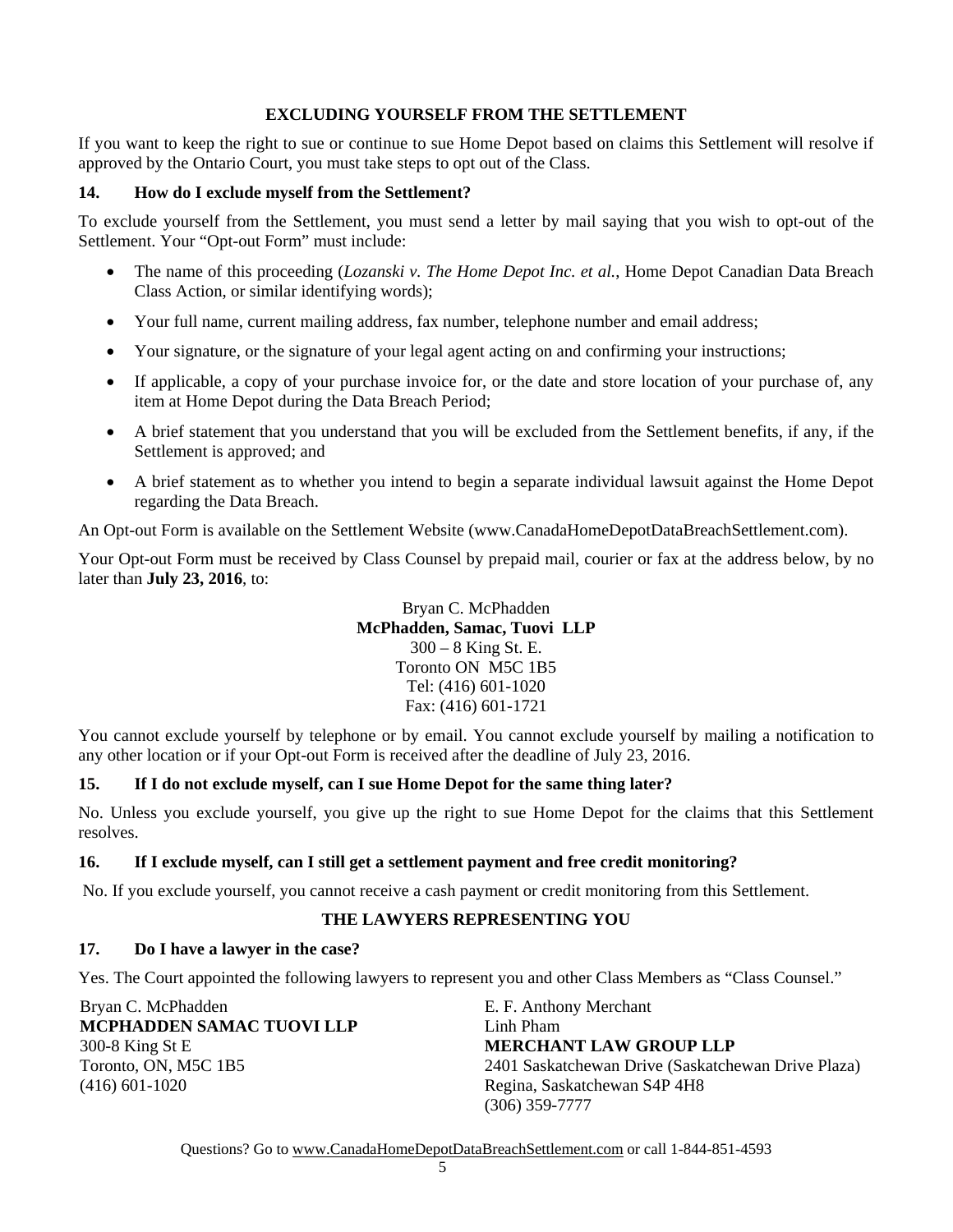You will not be charged by these lawyers for their work on the case. If you want to be represented by your own lawyer, you may hire one at your own expense.

# **18. How will the lawyers be paid?**

Class Counsel will ask the Court for lawyers' fees and costs of up to \$360,000 all-inclusive, plus HST. The Court will decide the amount of fees and costs to be paid. These fees and costs will be paid separately by Home Depot and will not reduce the amount of benefits provided to the Class. Class Counsel will also ask the Court for honoraria of up to \$4,000 for the Class Representatives in the Ontario Action and in related class action proceedings regarding the Home Depot Data Breach. These honoraria will be paid out of the Settlement Fund. The Class Representatives and Class Counsel will make their requests to the Court for lawyers' fees and costs and honoraria at the **Final Approval Hearing on August 22, 2016**. These requests will be available on the Settlement Website or you can request a copy by contacting the Settlement Administrator.

# **OBJECTING TO THE SETTLEMENT**

# **19. How do I tell the Court that I don't like the Settlement?**

If you are a Class Member, you can object to the Settlement if you don't think it is fair, reasonable, or in the best interests of the Class Members. You can give reasons why you think the Court should not approve it. The Court will consider your views.

To object, you must send a letter stating that you object to the Settlement. Your objection must include:

- The name of this proceeding (*Lozanski v. The Home Depot Inc. et al.*, Home Depot Canadian Data Breach Class Action, or similar identifying words);
- Your full name, current mailing address, fax number, email address, and telephone number;
- Your signature, or the signature of your legal agent acting on, and confirming, your instructions;
- If applicable, a copy of your purchase invoice for, or the date and store location of your purchase of, any item at Home Depot during the Data Breach Period;
- A brief statement of the nature of and the reasons for your objection; and
- A brief statement as to whether you or your representative intends to appear at the Final Approval Hearing on August 22, 2016 in person or by counsel, and if by counsel, the name, address, telephone number, fax number and email address of counsel.

An Objection Form is available on the Settlement Website (www.CanadaHomeDepotDataBreachSettlement.com).

To be considered by the Court, your Objection Form must be received by Class Counsel by prepaid mail, courier or fax at the address below, by no later than **July 23, 2016**:

> Bryan C. McPhadden **McPhadden, Samac, Tuovi LLP** 300 – 8 King St. E. Toronto ON M5C 1B5 Tel: (416) 601-1020 Fax: (416) 601-1721

#### **20. What's the difference between objecting and excluding myself?**

Objecting is simply telling the Court that you don't like something about the Settlement. You can object to the benefits provided by the Settlement or other terms of the Settlement only if you stay in the Settlement Class. Excluding yourself is telling the Court that you don't want to be included in the Settlement. If you exclude yourself, you have no basis to object to the Settlement and related releases because the Settlement no longer affects you.